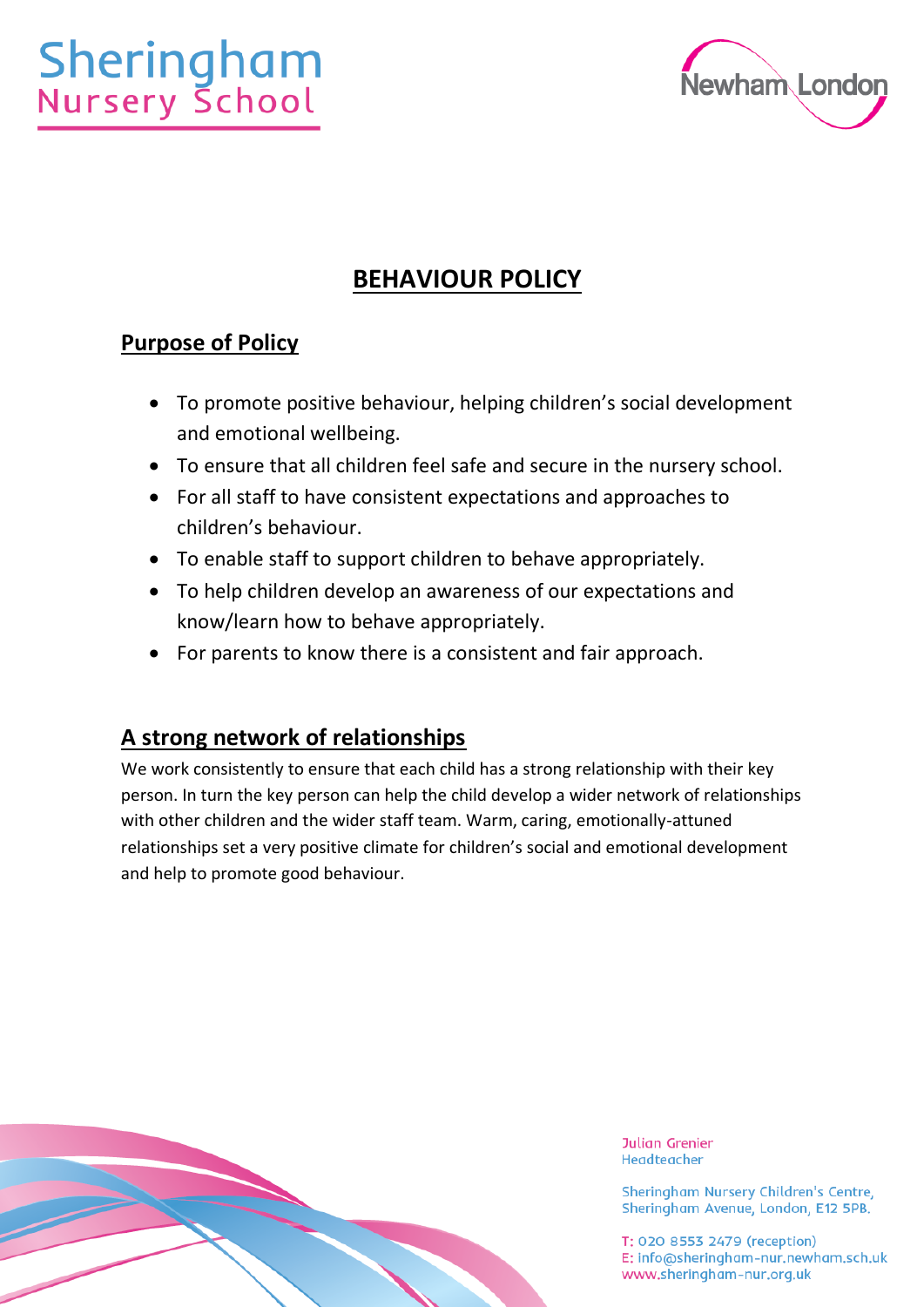# **Key people will:**

- Work closely with each key child, starting with the home visit and settling-in procedure, to help each child feel safe, secure, valued and feel that someone knows about them as a unique child.
- Be aware of and seek out children who don't approach them.
- Relate positively to each key child every day.
- Make time to listen to and take an interest in each child every day.

# **All staff will:**

- Strive to be "emotionally attuned" to children, valuing and accepting their emotions e.g. "I can see you're sad about that, shall I help you for a moment" rather than "don't cry, you're a big girl now".
- Praise good behaviour
- Praise good efforts
- Show disapproval of the behaviour, *not* the child e.g. "That was a rude thing to do" not "You rude child".
- Model how to deal with and sort out difficult situations
- Show empathy towards children and each other e.g. "I understand you feel….. but ….." … "Are you feeling?"

# **Key boundaries which all staff manage consistently**

This is an overview of some key behaviour boundaries, and not a complete list. We do not allow:

- Physical hurting hitting, biting, scratching, pushing
- **Emotional hurting using unkind words against another child, swearing, racist or any** other prejudiced comments, mocking another person's appearance, clothing, home, family, or (dis)ability
- Spitting

Where a child crosses one of these boundaries, staff respond by taking the child away from the incident and saying clearly "there is no [hitting…spitting,,,swearing…] in the nursery. You can't go back to playing unless you can keep to that rule."

Further actions and responses will depend on the professional judgement of the member of staff. If you are concerned or not sure what to do, please liaise urgently with the deputy headteacher or senior member of staff in the nursery school.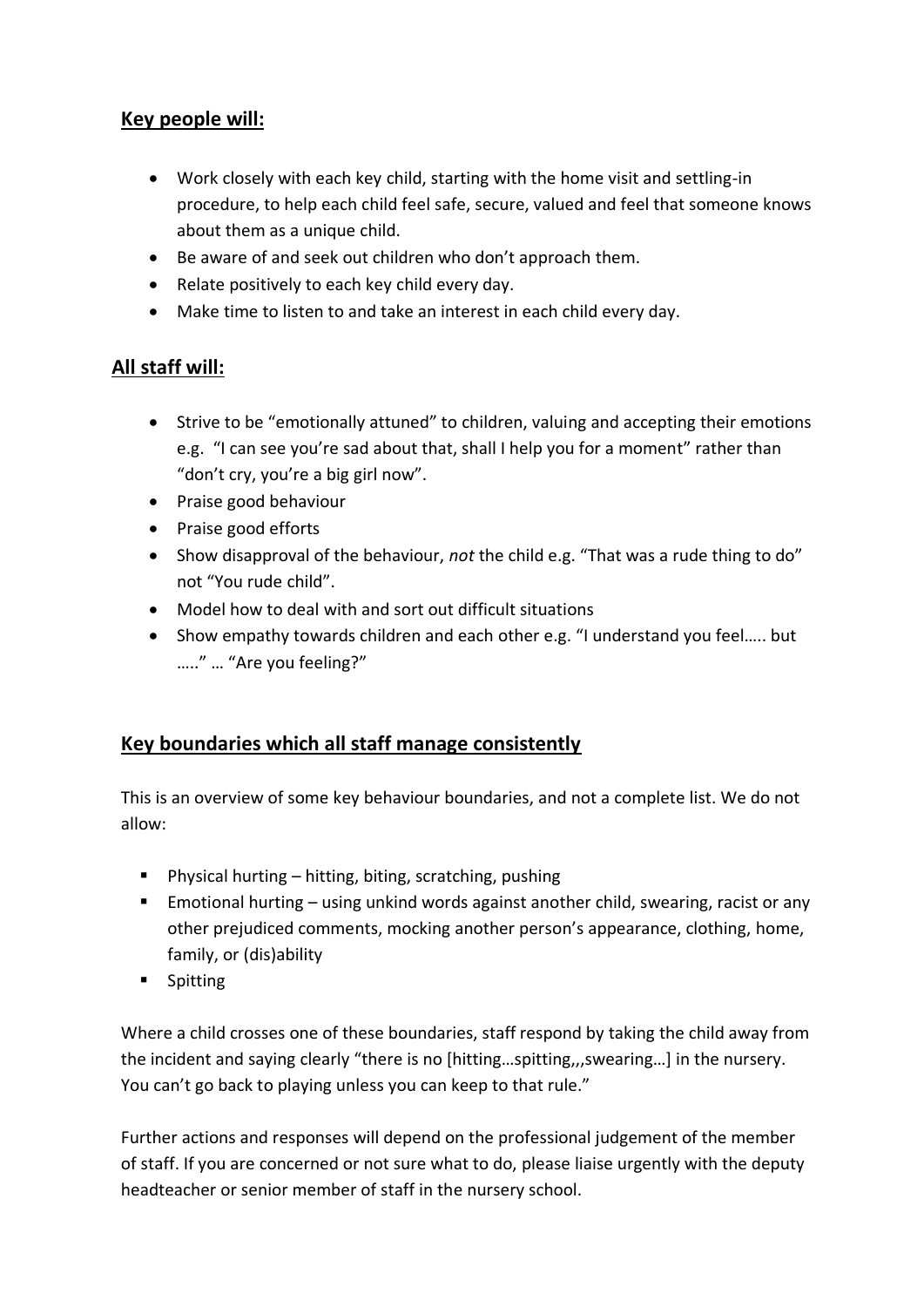# **How Staff Deal with Conflict**

Experiencing and managing conflict is an important part of growing up and early education. Our aim is to help children to learn the skills they need to manage conflicts, through guidance and modelling.

- Encourage children to be assertive and to say/sign "no" clearly, say "I don't like that", etc. Where a child appropriately asserts "no" and the other child responds, it is not usually necessary for an adult to get involved.
- Think developmentally: if a child is at an early stage of development, then sharing resources will be very challenging. Ways to support include making sure that we have enough resources for everyone; setting up experiences for 2 or 3 children, to avoid large groups crowding round; model language/approaches like "me next"; "can I have a turn"; "you can have it next, when I've finished".
- Model sharing and learning. Show children that we actively listen to the ideas, needs and wants of others. Show simple approaches to sharing like "I'll do one, you do the next." Support and promote open-ended experiences that promote collaboration, e.g. blockplay.

If a conflict needs adult intervention to be resolved, our approach is:

- Listen to both children.
- Encourage children to say how they feel ("it hurt" ... "I'm sad" etc)
- Ask the children how they could solve the problem and try to find a solution based on their ideas. If necessary, impose a solution and explain why.
- If a child has hurt another, ask them to find a way to help the other child feel better. This could involve saying sorry, comforting the other child or agreeing to be friends. Avoid a situation where a child expresses a grudging "sorry".
- If a child has been hurt or is distressed, then initially focus attention on that child rather. Deal with the behaviour of the other child next.
- If necessary, state a clear boundary. "Remember, no hitting in nursery."
- If necessary move one child away from the other's play.
- It is important to spend time settling the children back into positive play don't deal with an incident and walk away too soon.
- Where possible, notice positive behaviour shortly afterwards and praise it. "I can see you are playing nicely now, that's good to see you sharing."

Bilingual staff play a key role in helping with incidents where children are at early stages of learning English.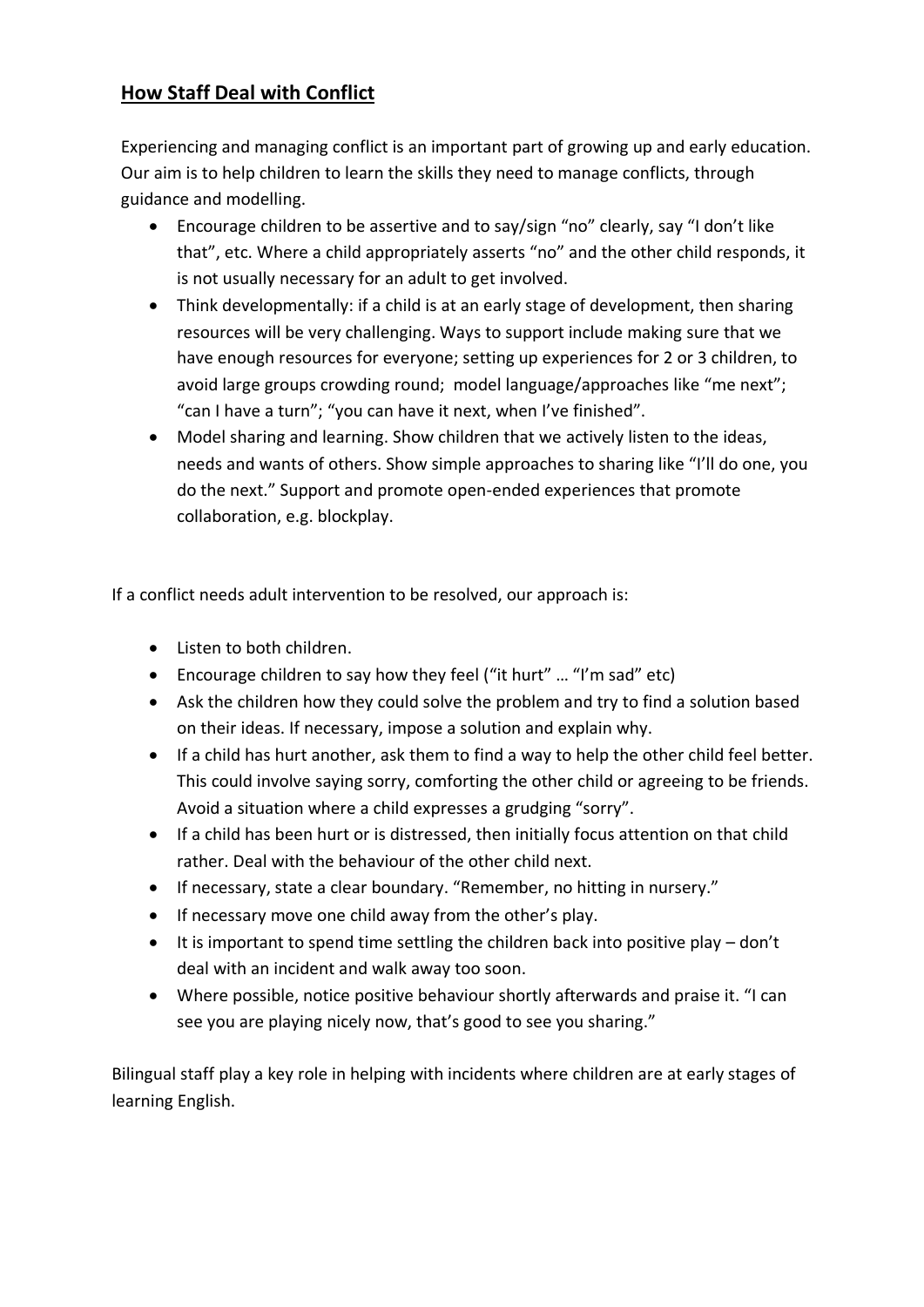#### **Involving parents**

It is important to involve parents because:

- They know their own children best. They may be able to help us to understand why their child is finding a particular situation difficult, and help us to manage it.
- Parents need a clear picture of how their child is managing in school. It is important to talk to parents about difficulties their child might have. But, please be clear that the reason is to share information, and not because we want them to tell their child off again, or because we are blaming them.
- Working with parents to support their child's positive behaviour is an ongoing and collaborative process that depends on regular and open communication over time.
- We offer a range of Early Help services to support parents, including our popular workshops and the Triple P Parenting programme. All parents are encouraged to join in with these.

## **Sexualised play**

The NSPCC advise that from infancy to 4 years:

Even at this stage, sexual behaviour is beginning to emerge through actions like:

- kissing and hugging
- showing curiosity about private body parts
- talking about private body parts and using words like poo, willy and bum
- playing "house" or "doctors and nurses" type games with other children
- touching, rubbing or showing off their genitals or masturbating as a comforting habit.

[https://www.nspcc.org.uk/preventing-abuse/keeping-children-safe/healthy-sexual](https://www.nspcc.org.uk/preventing-abuse/keeping-children-safe/healthy-sexual-behaviour-children-young-people/)[behaviour-children-young-people/](https://www.nspcc.org.uk/preventing-abuse/keeping-children-safe/healthy-sexual-behaviour-children-young-people/)

So this type of play should not in itself raise undue concerns. However children do need to learn that this type of play is not appropriate, without being made to feel they have done something bad, wrong or shameful. It is also important that children are empowered to feel confident in saying "no" when they do not like someone else's actions or play.

Staff should respond to sexualised play in a low-key and matter-of-fact way, following the general guidance in this policy. Of course, this won't be easy for everyone, especially if the child's behaviour seems shocking or morally wrong to a member of staff. But staff should try to keep calm. Body language and tone can make a difference.

If it is important to describe a body part, we use the correct term like a doctor would, not another term. So for example, "penis" rather than "willy".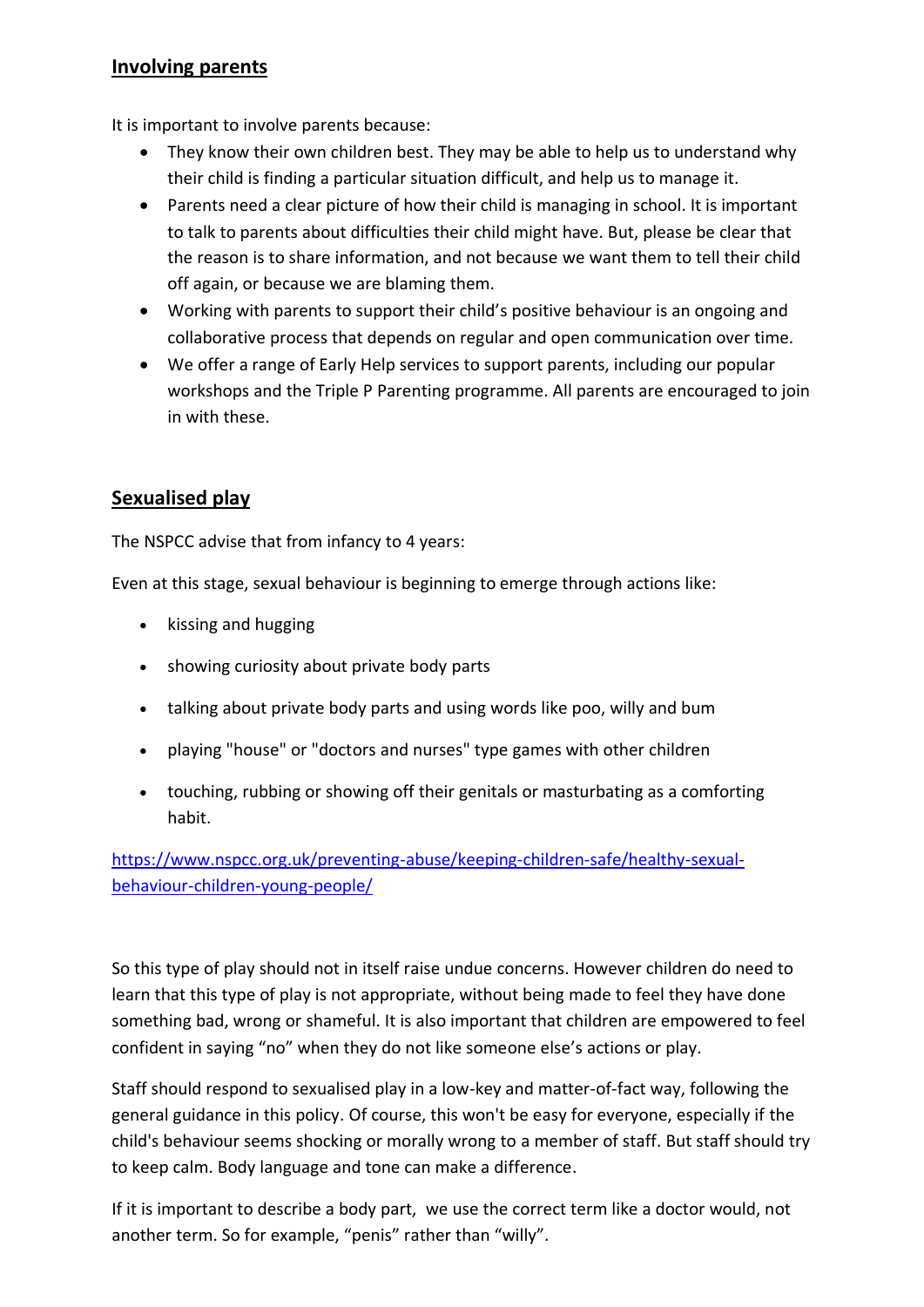It is important to respond to children's direct questions but not to offer information which the child might yet be ready to understand.

If a member of staff feels any concerns about the play, then they should talk over those concerns – however small – with one of the Designated Safeguarding Leads.

## **Controversial and challenging play**

All sorts of play can pose a dilema in terms of whather it is children's natural exploratory play or something more concerning. Staff often have to make judgements about the nature of the play and whether they should be supporting and scaffolding it, whether to intervene or whether to observe and report concerns.

#### **Weapon play**

It is understood that however we respond to weapon play, we will always ensure that every child feels safe and protected. Children are not allowed to use forms of play to intimidate other children in any way.

We are tolerant of weapon play and believe that children should be able to extend their imaginative play in this direction. Staff will join in to support and extend the play, however, we will not actively help them to make weapons as props. We will support them to understand that, while this type of play is harmless, real weapons are not.

Any member of staff that does not feel comfortable with weapon play should feel able to express this to children and decline to enter into such play. However, they should make their position clear to their room leader.

# **Keeping children safe**

It is a core responsibility of the nursery school to ensure that children are safe and secure. Challenging behaviour and difficulties with social situations are an ordinary part of child development – our job is to help children work some of these problems through in a supportive atmosphere, where there are clear boundaries, so that they develop positive attitudes to each other and to learning.

The majority of our work is around helping children's social development and supporting their emotional wellbeing. We want children to be strong, connected to other children and to adults, and to be self-motivated and self-regulating.

Sometimes children may present with severely challenging behaviour and may seek to hurt other children regularly. It is very important that steps are taken quickly, with the involvement of the SENCO and wider services, to help children with this level of difficulty, and to ensure that other children are kept safe. We are an inclusive school and we will work positively with every child and every family.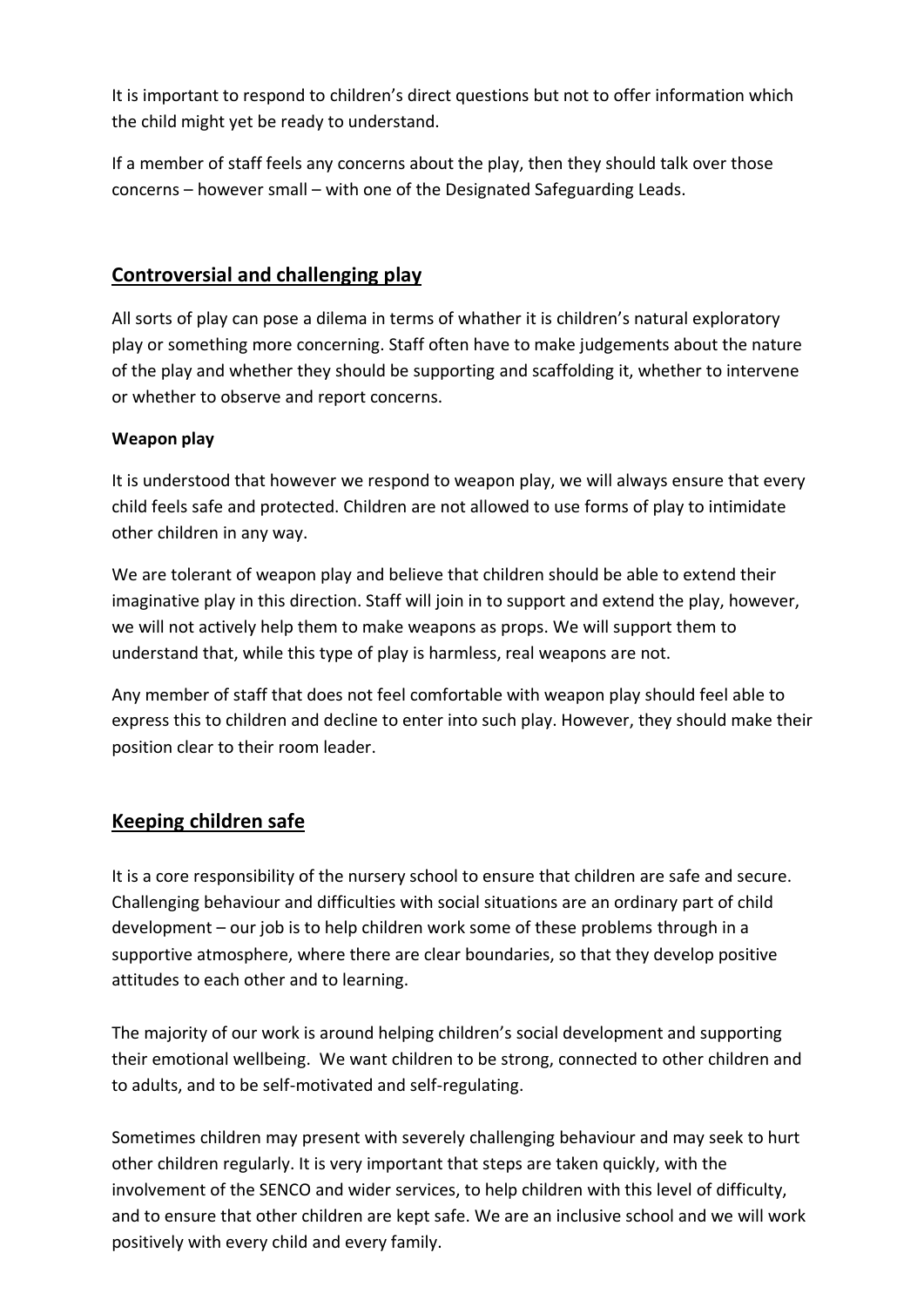# **Positive handling**

With a very young age-group of children, physical holding and guidance are often needed, e.g. when a small child is very angry and about to hit out at other children, or runs to the gate during an unsettled episode whilst settling-in.

Staff are trained to use safe techniques, which are called 'positive handling'.

We judge that an incident is "physical restraint" if the child has to be fully restrained from movement for more than a few seconds because the child wants to hurt another or to hurt her or himself. Restraint is then needed in order to keep the child or other children safe.

If a child's behaviour results in a need for restraint, as defined above, then there will be a specific plan to manage behaviour and set clear boundaries. This plan will be drawn up by the SENCO working with wider services, and with the involvement of the child's parents. This plan will outline when restraint is needed and how it is to be implemented. All instances of restraint will be recorded by the SENCO and the information will be shared with the parents.

We have a system for planning this type of behaviour support via our provision map and recording all instances, and sharing the information with parents.

#### **Anti-Bullying Policy**

#### **Purpose**

The aim of the anti-bullying policy is to ensure that children learn in a supportive, caring and safe environment without fear of being bullied. Bullying is anti-social behaviour and affects everyone; it is unacceptable and will not be tolerated. Only when all issues of bullying are addressed will children be able to fully benefit from the opportunities available at school. In order to achieve this:

- All staff must be alert to the signs of bullying and act promptly and firmly against it in accordance with this policy.
- Children must be encouraged to tell a trusted adult about bullying.
- A key person is often in a good position to notice a change in a child's emotional wellbeing or confidence and to look for and ask about reasons behind this change. Sometimes that may lead to the judgement that the child is experiencing bullying, which can then be acted on.
- Parents must be informed about what is happening at school and have the opportunity to discuss it with the head teacher or deputy head teacher.
- All staff have a common approach to bullying and deal with incidents consistently.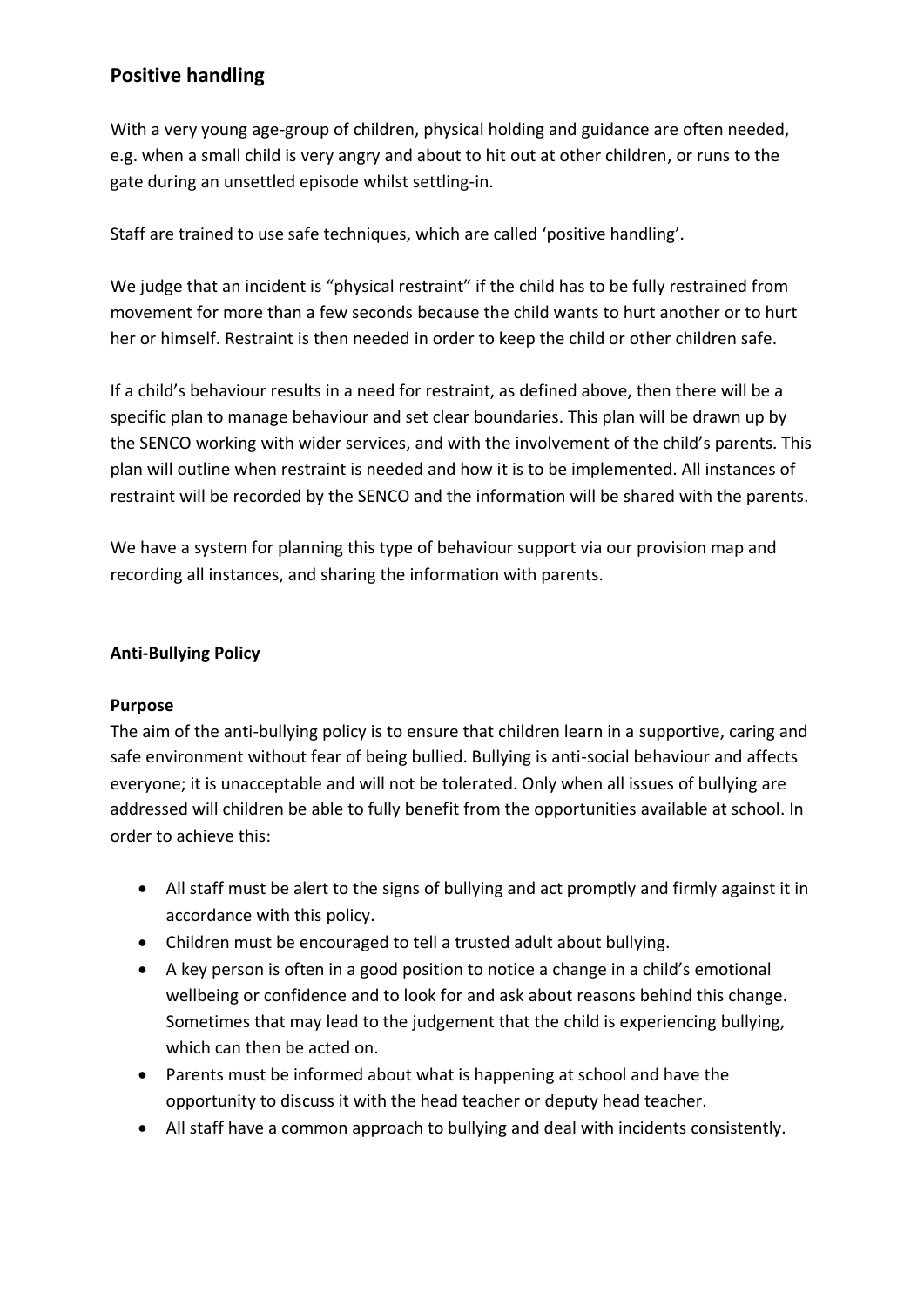#### **What is bullying?**

Bullying is defined as deliberately hurtful behaviour, repeated over a period of time, where it is difficult for those being bullied to defend themselves. The three main types of bullying are:

- physical (e.g. hitting, kicking, taking things off another child)
- verbal (e.g. saying unkind things, name calling, racist, sexist or homophobic remarks)
- indirect (e.g. excluding someone from play or other social groups)

#### **The outcomes of bullying**

Children in nursery who are being bullied may show changes in behaviour, such as signs of low emotional wellbeing, low confidence, becoming shy and nervous, not engaging in play and becoming preoccupied in look around, feigning illness, taking unusual absences or clinging to adults.

The bully, or potential bully, may also be experiencing problems which are a cause of his/her anti-social behaviour. Staff must be alert for behaviour or comments which may highlight that the child needs help to deal with their concerns.

#### **Teaching about bullying**

It is important to raise awareness of the nature of bullying and teach children how to respond if they are involved in, or witness, an incident of bullying. It is also essential that children learn to identify what bullying is, and how it differs to normal disagreements between friends. This can be done through our play-based curriculum, using suitable stories, and using group time for discussions.

#### **Implementation of the policy**

The following steps must be taken when dealing with incidents:

- If bullying is suspected or reported, the incident will be dealt with immediately by the member of staff who has been approached.
- A clear account of the incident will be recorded and given to the head teacher.
- The head teacher/deputy head teacher will record the incident.
- Class teachers will be kept informed.
- Parents will be kept informed.
- Parents are asked to support us by encouraging their children to talk to staff and not telling their child to hit back.